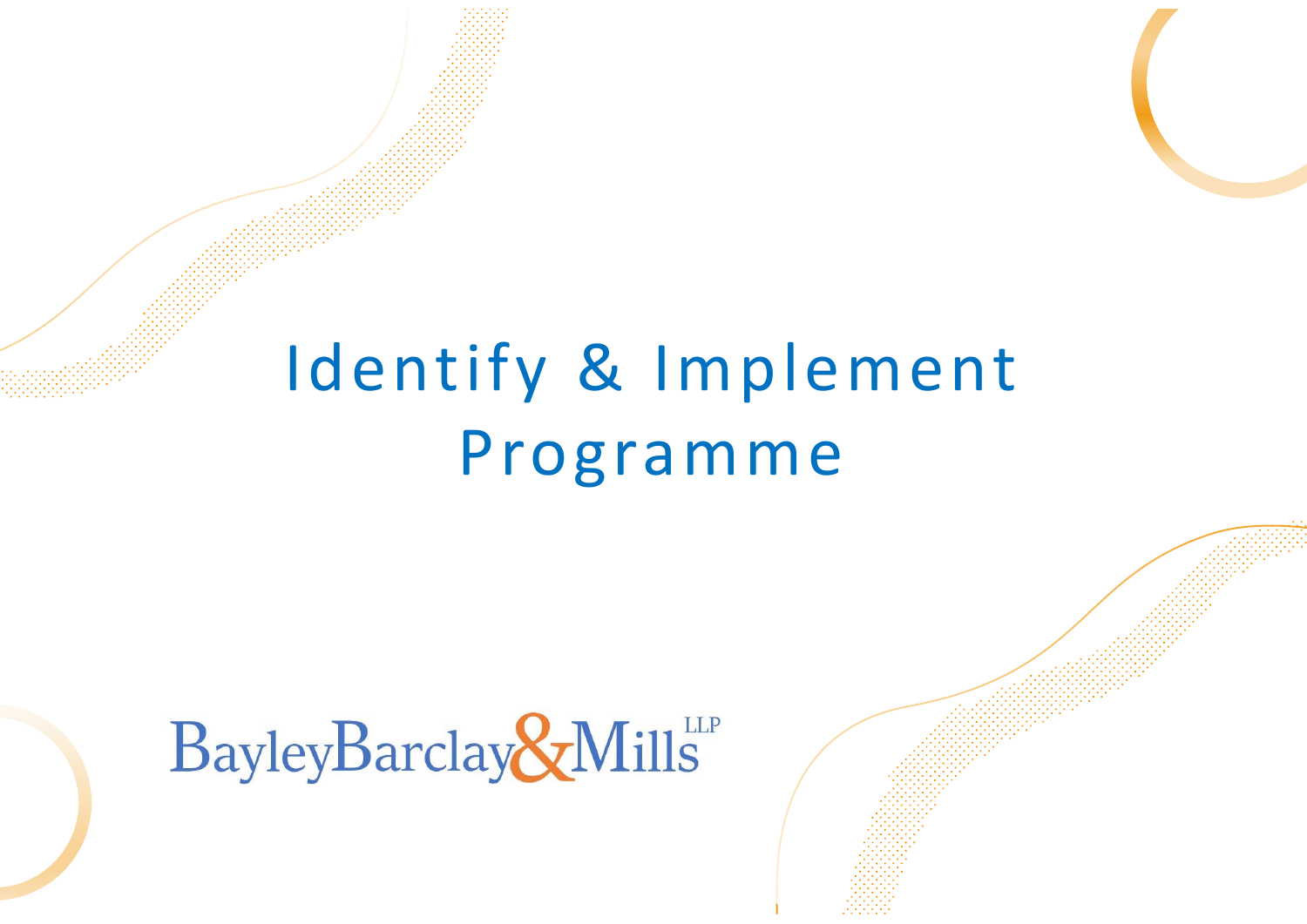

delivering positive change

The Identify & Implement programme brings together two key elements of business transformation:

- 1. Finding the way forward for the business; and
- 2. Ensuring the business achieves its full potential.

Experienced transformation leaders take the business through each stage using the core and ongoing process of; review, plan, deliver and immediate actions. This is a continuous and seamless cycle to ensure all necessary steps are taken.

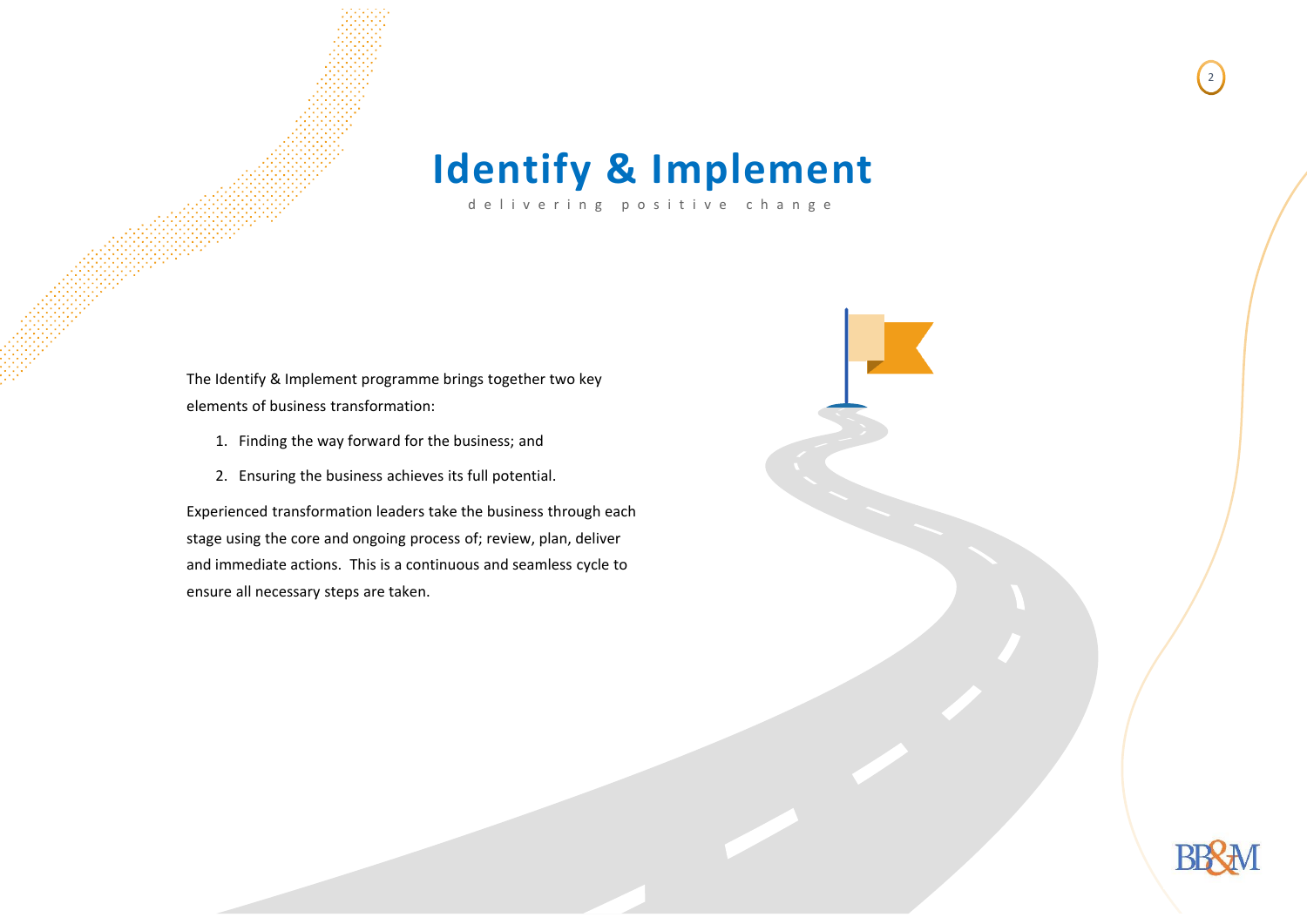

### **Core Process**

continuous transformation



Immediate Actions – the quick wins to start transforming the business. Do not wait for the review to be completed before implementing obvious improvements.



Review – a full analysis of the business, its stakeholders and the market. This gives the reference of where the business is, the issues it is facing and the options available.



Plan – a complete plan will include contingency options, milestones and cash flow forecasts. It is important the plan is communicated to get full support.



Deliver – transformations often fail on poor execution. Knowing how to manage cash flows, utilize contingencies and engage stakeholders. Is critical.

The process is circular and ongoing to ensure there is continuous improvement.



3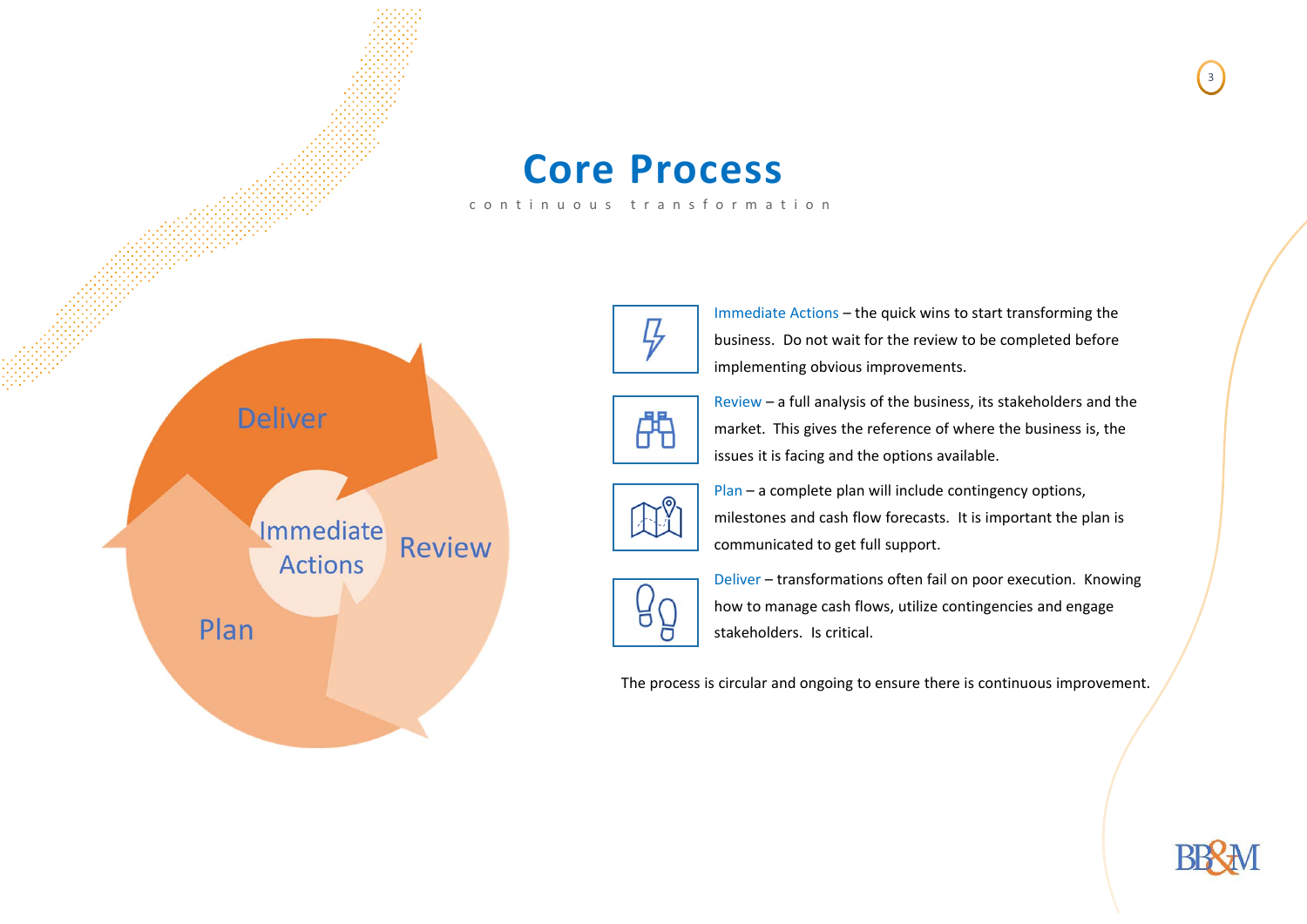### **About BB&M**

#### business transformation advisors

Bayley Barclay & Mills LLP is an advisory and implementation firm dedicated to transforming businesses. By embedding with the business, BB&M delivers rapid and long term results to turnaround and enhance business performance.

#### BUSINESS TRANSFORMATION

Even good businesses do not always perform to the maximum of their ability.

BB&M has the experience, knowledge and expertise to identify the reasons for suboptimal performance, then implement a programme to achieve the identified improvements.

BB&M has a range of services, including rapid cost reduction, to quickly resolve issues.

#### FUNDING SOLUTIONS

The right capital structure is essential for a business to perform. BB&M assists companies to understand the optimum balance sheet for their business plans and either source new funding or restructure existing funds.

BB&M works with an extensive network of equity and debt funders.

#### CORPORATE TURNAROUND

BB&M delivers positive change to distressed businesses.

By stabilising and implementing strategic, operational, cash management and financial change, BB&M assists the business to restructure and turnaround performance. This helps to restore value for stakeholders.

BB&M has a proven process to restore value in under-performing businesses.



4